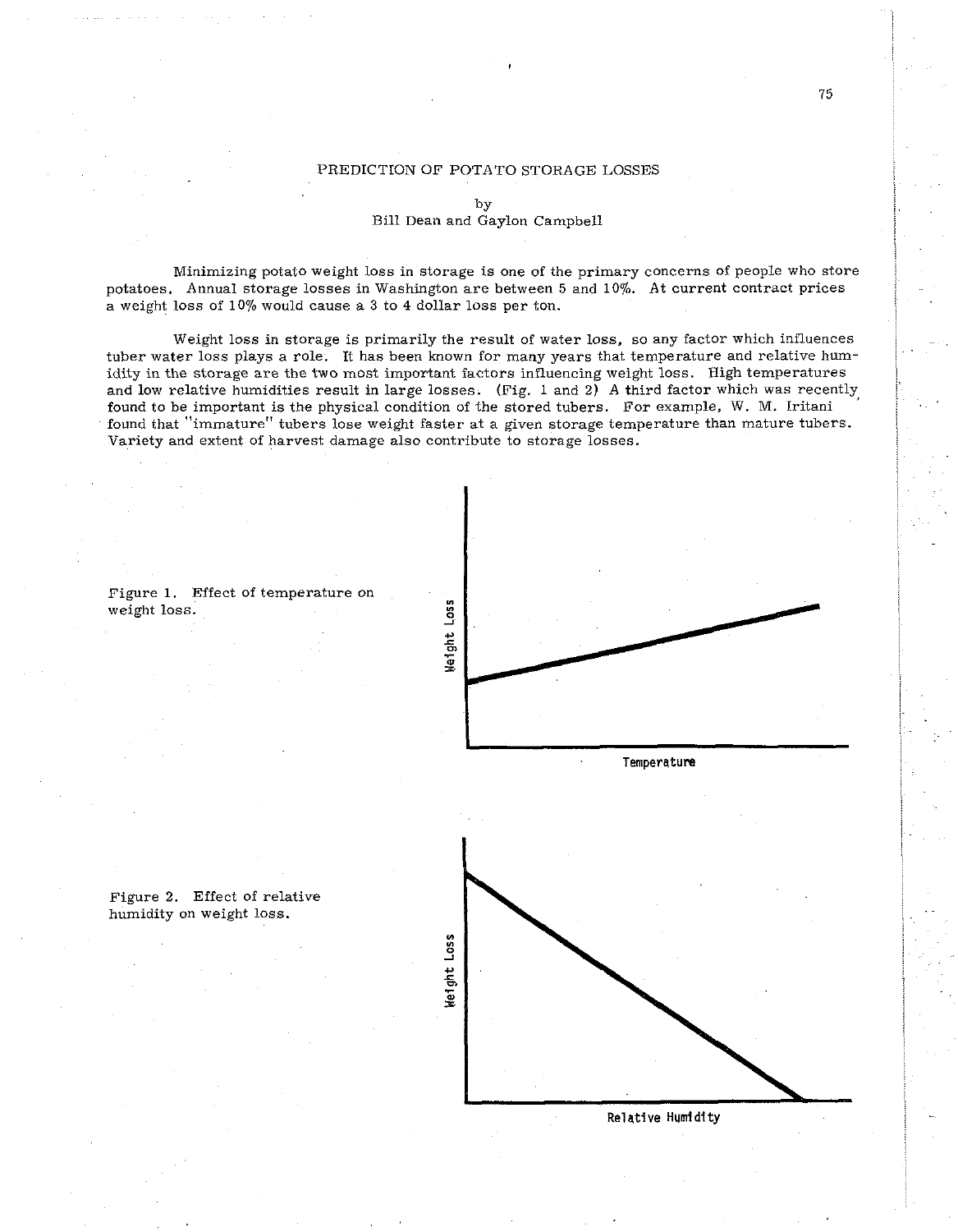Storage loss can be conveniently related to three factors by using principles of vapor diffusion in the following expression:

Percent loss per day =  $k \times C \times (100 - RH)$ 

Where C is the concentrations of water vapor in saturated air, RH is the percent relative humidity, and k is the water vapor conductance of the potato skin. The conductance of most mature tuber skins is so low that it controls water loss and we need not consider the conductance of the air around the tuber. The concentration of water vapor in saturated air, also known as saturation vapor density, is strongly dependent on temperature. Table 1 gives values of  $C \times (100 - RH)$  for various temperatures and relative humidities.

|  |  |  |  |  |  |  |  | Table 1. Vapor density differences $[C \times (100 - RH)]$ in grams/meter <sup>3</sup> x 100 |  |  |  |
|--|--|--|--|--|--|--|--|----------------------------------------------------------------------------------------------|--|--|--|
|--|--|--|--|--|--|--|--|----------------------------------------------------------------------------------------------|--|--|--|

| Temp<br>(F) |      |      |            | $\alpha = \alpha_1 + \beta$ | Relative Humidity |         |      |      | $\mathbf{t} \rightarrow \mathbf{0}$ |     |
|-------------|------|------|------------|-----------------------------|-------------------|---------|------|------|-------------------------------------|-----|
|             | 0    | 10   | 20         | 30                          | 40                | 50      | 60   | 70   | 80                                  | 90  |
| 30          | 449  | 404  | 359        | 315                         | 270               | $225 -$ | 180  | 135  | 90                                  | 45  |
| 35          | 543  | 489  | 435        | 380                         | 326               | 272     | 217  | 163  | 109                                 | 54  |
| 40          | 655  | 589  | 524        | 458                         | 393               | 327     | 262  | 196  | 131                                 | 65  |
| 45          | 786  | 708  | 629        | 550                         | 472               | 393     | 315  | 236  | 157                                 | 79  |
| 50          | 941  | 847  | 752        | 658                         | 564               | 470     | 376  | 282  | 188                                 | 94  |
| 55          | 1121 | 1009 | 897        | 785                         | 673               | 561     | 449  | 336  | 224                                 | 112 |
| 60          | 1332 | 1199 | 1066       | 933                         | 799               | 666     | 533  | 400  | 266                                 | 133 |
| 65          | 1578 | 1420 | 1262       | 1104                        | 947               | 789     | 631  | 473  | 316                                 | 158 |
| 70          | 1862 | 1676 | 1490       | 1304                        | 1117              | 931     | 745  | 559  | 372                                 | 186 |
| 75          | 2191 | 1972 | 11<br>1753 | 1534                        | - 1315            | 1096    | 877  | 657  | 438                                 | 219 |
| 80          | 2571 | 2314 | 2057       | 1800                        | 1543              | 1285    | 1028 | 771  | 514                                 | 257 |
| 85          | 3007 | 2707 | 2406       | 2105                        | 1804              | 1504    | 1203 | 902  | 601                                 | 301 |
| 90          | 3508 | 3157 | 2806       | 2456                        | 2105              | 1754    | 1403 | 1052 | 702                                 | 351 |
| 95          | 4081 | 3673 | 3264       | 2856                        | 2448              | 2040    | 1632 | 1224 | 816                                 | 408 |
| 100         | 4734 | 4260 | 3787       | 3314                        | 2840              | 2367    | 1893 | 1420 | 947                                 | 473 |

As was previously mentioned, the water vapor conductance of the tuber skins depends on variety, maturity, harvest damage, and possibly other factors. It must, therefore, be determined for each lot of potatoes. To determine it we need only determine the percent weight loss per day of a representative sample of tubers and divide this loss by the appropriate factor from Table 1 for the temperature and relative humidity in which the measurements were made. Thus k is given by:

$$
k = \frac{\text{percent loss per day}}{C x (100 - RH)}
$$

Once k is known, a measurement of temperature and relative humidity in the storage area will allow calculation of the percent loss per day.

76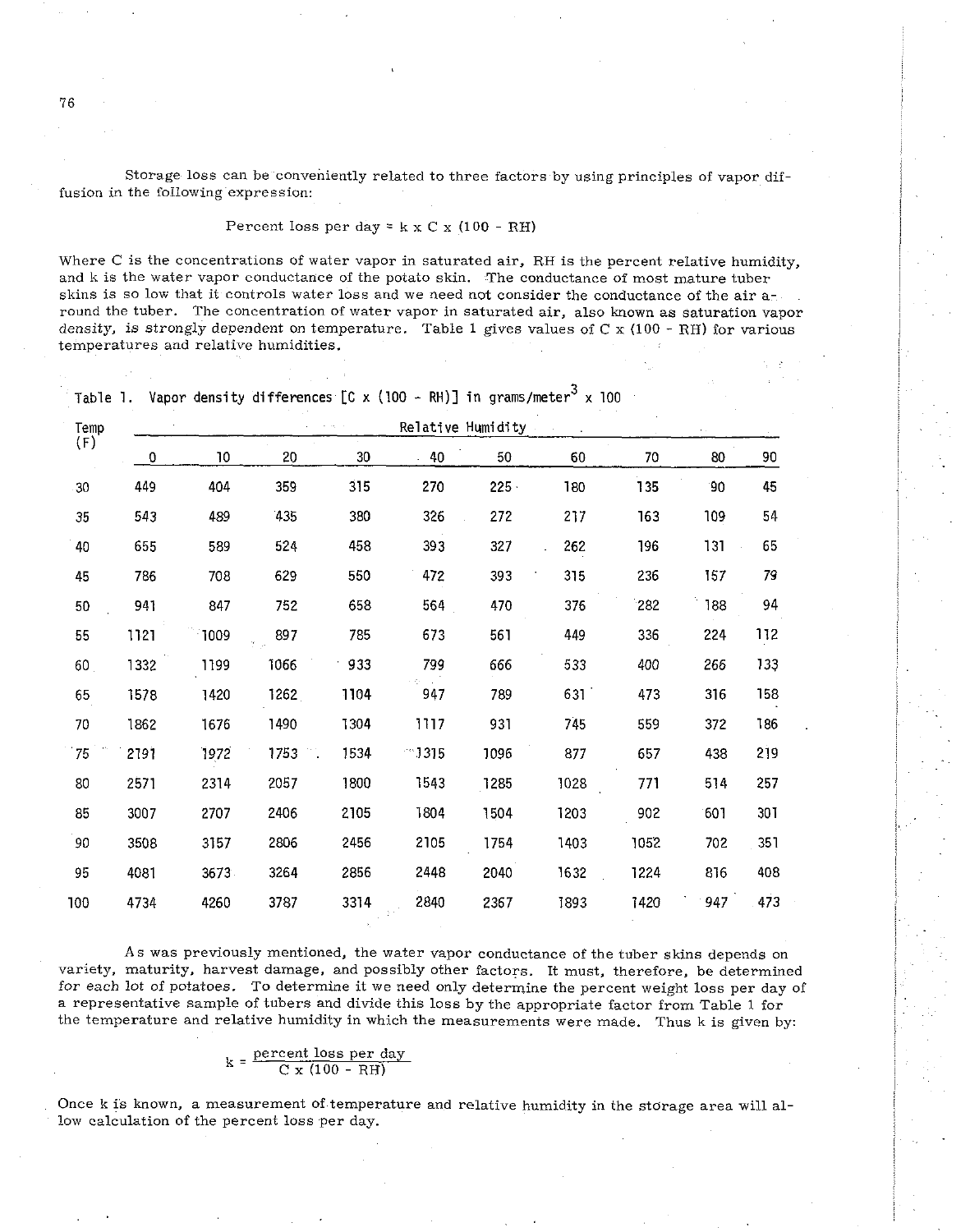Sample Calculations: Assume you choose a sample of potatoes which initially weigh 2473 grams. You leave these in a room for three days at an average temperature of  $70^{\circ}$  F and a relative humidity of 30%. (The room should stay within a few degrees of the same temperature over the period of the test and the relative humidity needs to be determined accurately with a sling psychrometer. The lower the relative humidity, the better will be the accuracy of k.) After three days, the tubers weigh 2451 grams.

The percent weight loss is:

$$
\frac{2473g - 2451g}{2473g} \times 100 = 0.9\%
$$

and the percent loss per day is:

$$
\frac{0.9\%}{3 \text{ days}} = 0.3\% / \text{day}
$$

Since the relative humidity is 30% and the temperature is 70<sup>o</sup>F, Table 1 gives C x (100 - RH) = 1304. The value of k is therefore:

$$
k = \frac{0.3}{1304} = 0.00023
$$

If the RH of the storage was 90% and the temperature  $40^{\circ}$  F, C(100-RH) (from Table 1) is 65 and the percent loss per day is:

$$
kC (100-RH) = 0.00023 \times 65 = 0.015\%
$$

Table 2 shows some percentage losses for typical storage and tuber conditions.

|         |    | $C(100 - RH)$ | Loss in 6 Months |           |               |      |              |             |  |  |
|---------|----|---------------|------------------|-----------|---------------|------|--------------|-------------|--|--|
| Temp(F) |    |               |                  |           | $k = 0.00023$ |      | $k = 0.0005$ |             |  |  |
|         | RН |               | $\%$             | $$/ Ton*$ | $$/5000$ Ton  | %    | $$/ Ton*$    | \$/5000 Ton |  |  |
| 40      | 90 | 65            | 2.7              | 0.95      | 4,750         | 5.9  | 2.05         | 10,238      |  |  |
| 50      | 90 | 941           | 3.9              | 1.37      | 6,850         | 8.5  | 2.96         | 14,805      |  |  |
| 60      | 90 | 133           | 5.5              | 1.93      | 9,650         | 12.0 | 4.19         | $-20,948$   |  |  |
| 40      | 80 | 131           | 5.4              | 1.89      | 9,450         | 11.8 | 4.13         | 20,633      |  |  |
| 40      | 70 | 196           | 8.1              | 2.84      | 14,200        | 17.6 | 6.17         | 30,870      |  |  |
| 40      | 60 | 262           | 10.8             | 3.78      | 18,900        | 23.6 | 8.25         | 41,265      |  |  |

\* @ \$35.00 **per** ton

## Conclusion

We have shown that storage weight losses in potatoes can be substantial, and that the rate of loss is easily predicted from the principles of vapor diffusion. At present tuber skin conductance must be found experimentally, but as more data accumulates it may be possible to estimate this from tuber maturity, condition, and variety.

Two extensions of these ideas should be pointed out. One is that if the potatoes are to be processed 6y dehydration, substantial reduction in tuber water content (and thus reduced dehydration costs) might be achieved without significant dry matter loss by lowering the storage relative humidity to maximize percent loss. There is some evidence that slow dehydration over long periods of time